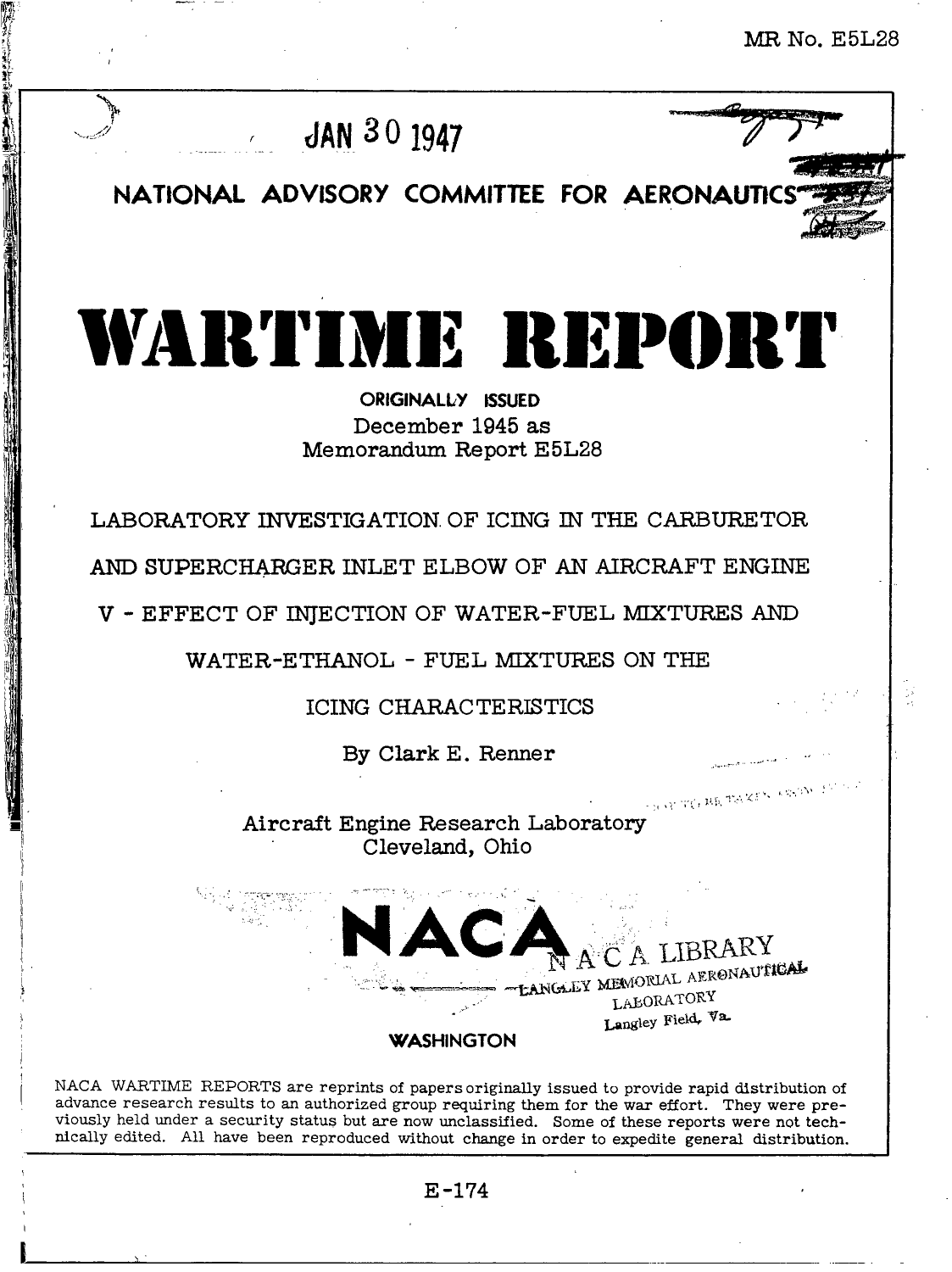#### NACA ATRORAFT ENGINE RESEARCH LABORATORY

MEMORANIUM REPORT

for the

Air Technical Service Command, Army Air Forces

. LABORATORY INVESTIGATION OF ICING IN THE CARBURETOR

AND SUPERCHARGER INLET ELBOW OF AN AIRCRAFT ENGINE

V - EFFECT OF INJECTION OF WATER-FUEL MIXTURES AND

WATER-EMHANOL - FUEL MIXTURES ON THE

ICING CHARACTERISTICS

By Clark E. Renner

#### **SUMMARY**

Tests were conducted to determine the effects of internal coolants injected with the fuel on the icing charactoristics of a twin-barrel injection carburetor mounted on an engine-stage supercharger assembly. Tests were made at air-flow conditions that simulated war emergency power.

The results show that for a range of water-fuel ratios from 0 to 0.82, carburetor-alr (dry-bulb) temperatures from -20<sup>0</sup> to 60<sup>0</sup> F, and carburetor-air relative humidities from 50 to 100 percent, serious icing of the supercharger inlet elbow and of the throttle plates occurred at carburetor-air temperatures below 40° F; for a range of water-ethanol - fuel ratios from 0.20 to 0.80, no serious icing occurred down to -20<sup>0</sup> F and negligible icing was observed.

#### **INTRODUCTION**

At the request of the Air Technical Service Command, Army Air Forces, an investigation has been made of ice formation and elimination in the induction system of an aircraft engine used in a lighter airplane. One phase of this investigation was the study of the effects of internal coolants, consisting of water and water-ethanol mixtures, on induction-system icing.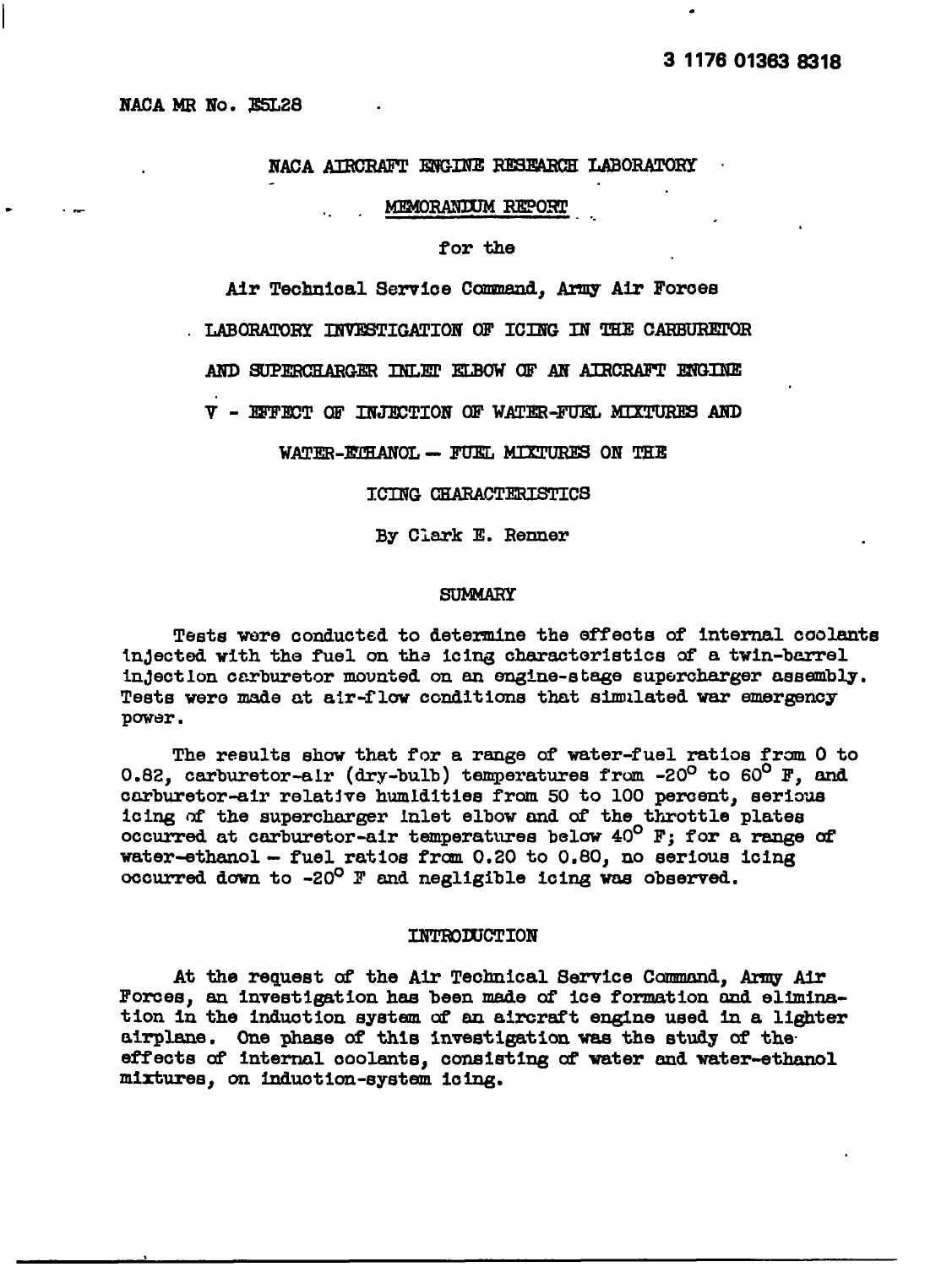With low outside-air temperature and high relative humidities. the injection of water-fuel mixtures at some point below the carburetor in the induction system was expected to introduce an icing hazard; whereas the injection of a mixture of water and ethancl, having a depressed freezing point, was expected to minimize the possibility of serious icing.

*The* purpose of tests made from August to Noveniberof 1944 at the NACA Cleveland laboratory was to determine the effect of vary:ng water-fuel and water-ethanol - fuel ratios on the severity or rate of icing of the induction system at various carburetor-air temperatures and relatIve humldittea at war emergency power ratIng. A supercharger assembly with a carburetor was used to study the icing **effects** of the two internal coolants as an extension of the investigatlon reported In reference 1.

#### **APPARATUS**

The apparatus for the internal-coolant injection was essentially the same as that described in reference 2 with a few alterations to facilitate water and water-ethanol injection. The conventional fuellnJectIon nozzle wus replaced by a larger lnJection nczzle capable of discharging the increased amount of liquid. The design of the larger nozzle is essentially the same as the conventional type, except that the size of the nozzle opening and the pintle are larger to accommodate the higher flow rates required with Internal-coolant injection.

The water for the water-fuel inJectlon tests was metered directly from the city water supply. For the water-ethanol  $-$  fuel injection tests, a large tank was added to retain the water-ethanol solution, an air-pressurizing system was connected to the tank to provide sufficient pressure to inject the solution, and a rotary pump was installed for filling the tank with water-ethanol solution and for continuously circulating the liquid In the tank.

Fuel was metered by the metering section of the carburetor and the coolant-fuel ratio was held constant throughout each run by a needle valve, which permitted the coolant to flow into the fuel line at a point 3 feet from the lnJectlon nozzle.

#### TESTS

The water-ethanol solution used consisted of a mixture by volume of 50 percent water and 50 percent ethanol (ethyl alcohol denatured with 5 percent methyl alcohol).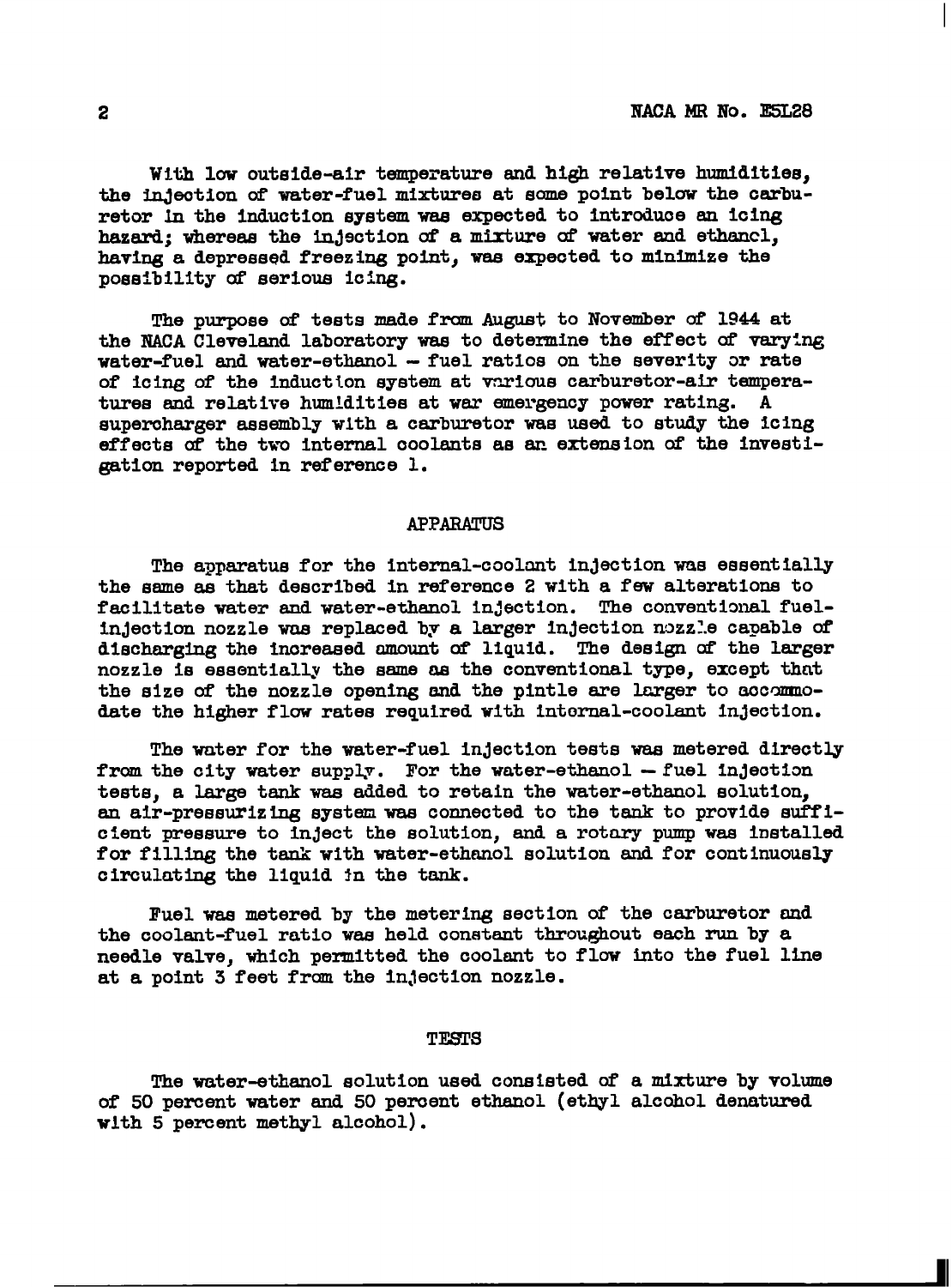The procedure and equipment used in these tests are described in detail in reference 2. In addition, internal-coolant flows and temperatures were recorded at frequent intervals. Conditions were established and stabilized at the beginning of each run before the injection of the internal-coolant and fuel mixtures.

The following conditions were held constant during each run:

| Internal-coolant temperature, $\mathbb{P}$ 40               |  |  |  |  |  |  |  |  |
|-------------------------------------------------------------|--|--|--|--|--|--|--|--|
| Carburetor top-deck pressure, inches of mercury absolute 23 |  |  |  |  |  |  |  |  |

An air flow of approximately 10,700 pounds per hour and a fuel-air ratio of 0.08 were established at the beginning of each run.

The following table presents the range of variables used in test operation:

| Coolant                | Carburetor- Relative<br>air temper- humidity<br>ature | (percent) | Coolant ratio |
|------------------------|-------------------------------------------------------|-----------|---------------|
| Water-fuel             | $0 - 60$                                              | 59-100    | $0 - 0.81$    |
| $Water-ethanol - fuel$ | -20-60                                                | 58-100    | $0.20 - 0.80$ |

#### RESULTS AND DISCUSSION

Observation through windows in the supercharger inlet elbow and through the transparent section above the carburetor showed that all the ice formed in the inlet elbow. Ice formations were first observed on the center rib below the carburetor. During runs at very severe icing conditions, ice would continue to form around the impeller entrance, the injection nozzle, and in the inlet elbow below the nozzle. Sometimes ice formed on the rotating hub of the impeller. Because these runs were made at full throttle, no throttle icing was encountered and, as no free water in excess of saturation was injected above the carburetor, no impact icing occurred.

Results of icing tests with water-fuel injection and with waterethanol - fuel injection are presented in tables I and II, respectively. The criterion of serious icing has been chosen as a 2-percent reduction in air flow (reference 1). When water-fuel injection was used, serious icing was encountered at carburetor-air (dry-bulb) temperatures below  $40^{\circ}$  F and at all relative humidities investigated in these tests. When

3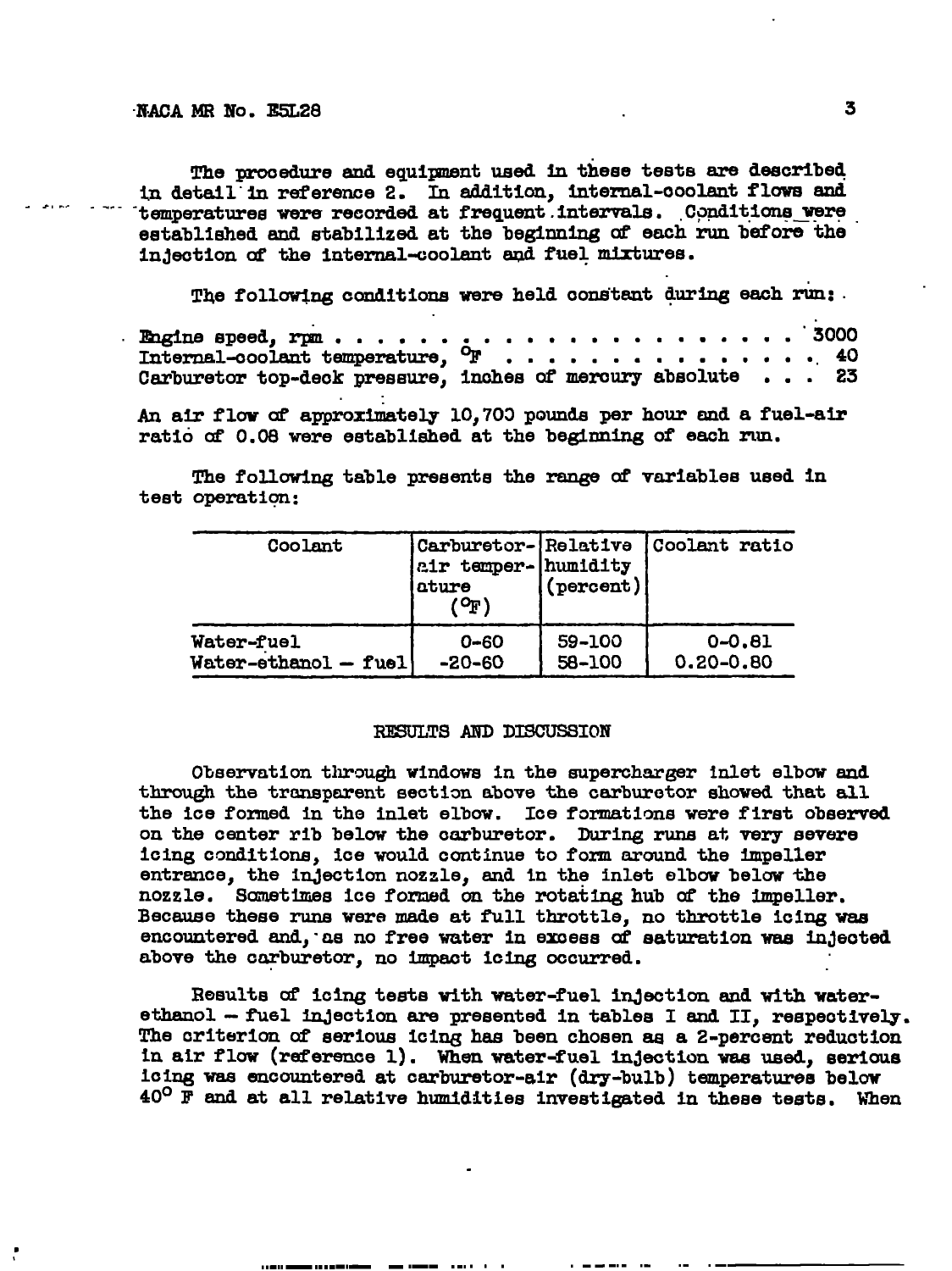water-ethanol - fuel injection was used, no serious icing was encountered at any of the conditions of these tests, which covered a range of dry-bulb temperatures between 60<sup>0</sup> and -20<sup>0</sup> F.

The reduction of air flow resulting from icing when water injection was used has been plotted as a function of time in figures 1, 2, and 3. The fluctuation in air flow during the icing process was caused by the forming and breaking away of the ice deposits, which may be due to the weakening bond between the ice and metal parts as the ice formation became thicker and the transfer of heat from the outside thereby increased. Because of this periodic forming and breaking off of ice, the initial rate of decrease in air flow is a good indication of the severity of icing conditions.

A thorough analysis of the thermodynamic process that takes place in an induction system supercharger inlet elbow requires a complete knowledge of the fractions of water, ethanol, and fuel vaporizing, the temperatures existing at all parts, the amount of heat transfer from the outside, and the quantity of water impinging on those surfaces subjected to freezing temperatures. If it is assumed that 100 percent of the fuel evaporates. calculations show that the resulting cooling is sufficient to freeze all the water to ice when water is injected with the fuel at a ratio of 0.6 without any additional cooling from the carburetor air, which agrees with the test results inasmuch as serious icing occurred at carburetorair temperatures up to 40° F. When a water-ethanol mixture having a freezing point of -30° F is injected with the fuel as an internal engine coolant, tomperatures existing in the supercharger inlet elbow are above that required to freeze the mixture. Small deposits of ice and frost that were observed during runs of water-ethanol injection probably resulted from condensation of moisture from the saturated carburetor air when it was cooled upon entering the inlet elbow and not from the freezing of the water-ethanol mixture.

#### SUMMARY OF RESULTS

The following results were obtained from tests to determine the effect of internal-coolant injection with fuel on the icing characteristics of an aircraft engine and are applicable only to the induction system tested.

1. Serious icing occurred at carburetor-air temperatures below  $40^{\circ}$  F when only water was injected with the fuel.

 $\overline{\mathbf{4}}$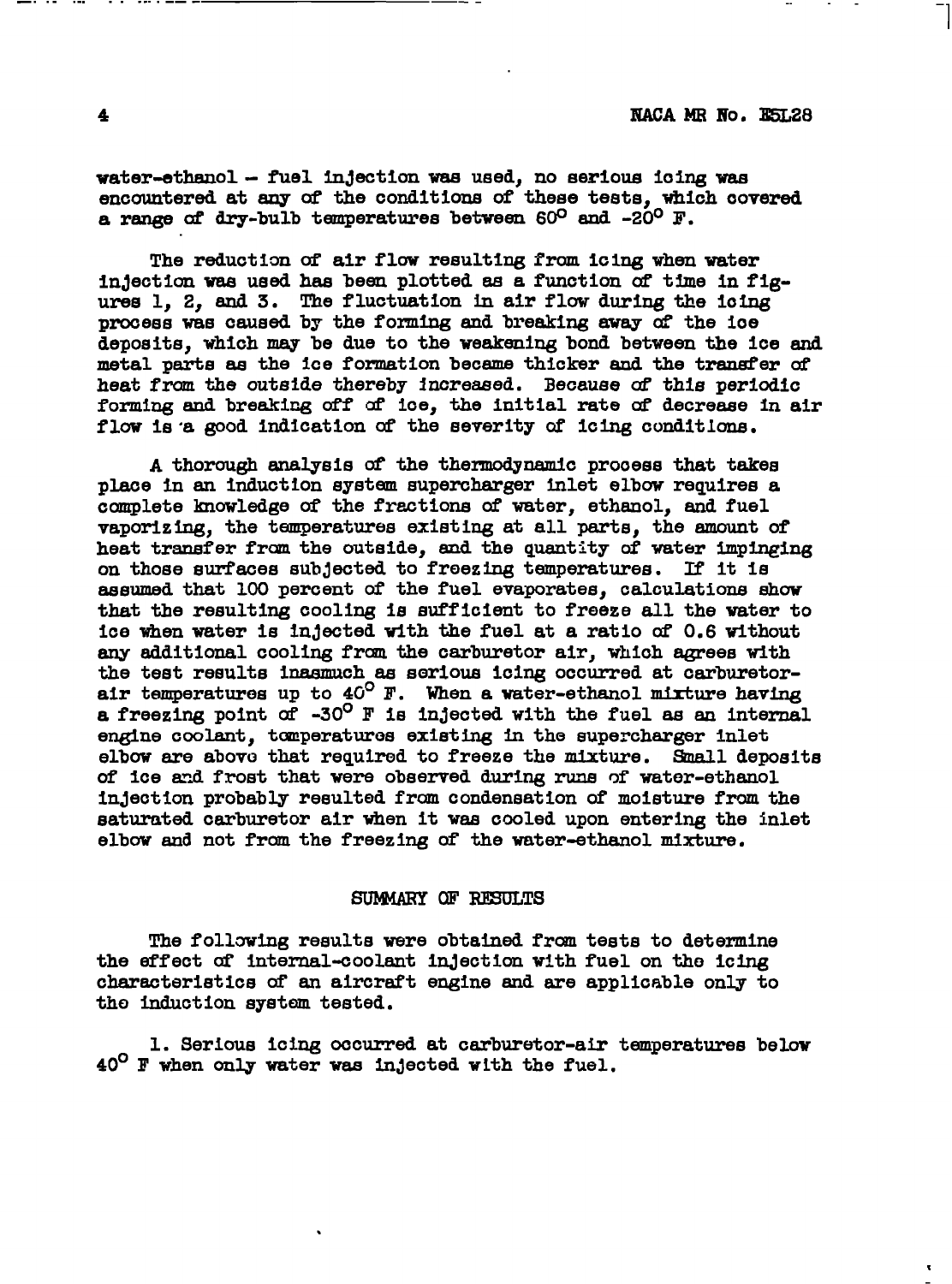2. The results of tests using water-ethanol -- fuel injection indicated that very little visible icing and no icing of a serious nature occurred at carburetor-air temperatures as low as -20<sup>0</sup> F and at relative humidities as low as 58 percent.

### Aircraft Engine Research Laboratory, National Advisory Committee for Aeronautics, Cleveland, Ohio.

#### **REFERENCES**

- 1. Essex, Henry A., Keith, Wayne C., and Mulholland, Donald R.: Laboratory Investigation of Icing in the Carburetor and Supercharger Inlet Elbow of an Aircraft Engine. II - Dotermination of the Limiting-Icing Conditions. NACA MR No. E5L18a, 1945.
- 2. Mulholland, Donald R., Rollin, Vern G., and Galvin, Herman B.: Laboratory Investigation of Icing in the Carburetor and Supercharger Inlet Elbow of an Aircraft Engine. I - Description of Sotup and Testing Technique. NACA MR No. E5L13, 1945.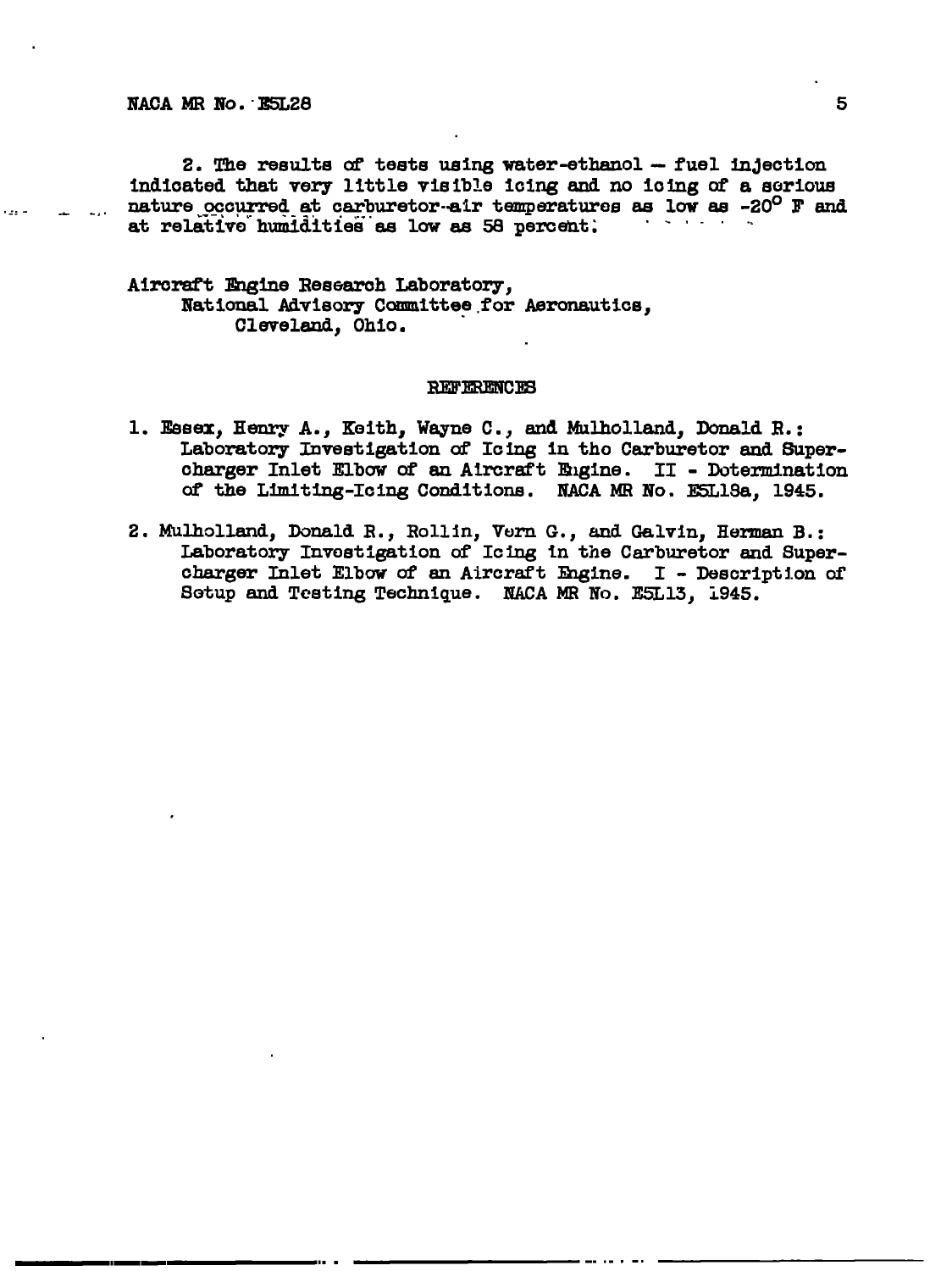Ţ

# TABLE I. - SUMMARY OF INDUCTION-SYSTEM ICING TESTS

# AND RESULTS WITH WATER-FUEL MIXTURES

[Fuel-air ratio, 0.08; water-fuel temperature,  $40^{\circ}$  F; carburetor top-deck pressure, 23.0 in. Hg absolute; engine speed, 3000 rpm]

| <b>Initial</b>  | Water-           | Carburetor-          | Relative  |                  |  |  |  |  |
|-----------------|------------------|----------------------|-----------|------------------|--|--|--|--|
| air flow        | fuel             | air temper- humidity |           | Results          |  |  |  |  |
| (1b/hr)         | ratio            | ature                | (percent) |                  |  |  |  |  |
|                 |                  | ( ଫ <sup>)</sup>     |           |                  |  |  |  |  |
| 10,575          | 0.30             | 60                   | 100       | No visible icing |  |  |  |  |
| <u>030, تىة</u> | .59              | 60                   | 100       | Do.              |  |  |  |  |
| 10,680          | (a)              | 40                   | 100       | icing<br>Visible |  |  |  |  |
| 10,575          | 0.31             | 40                   | 100       | Do.              |  |  |  |  |
| 10,765          | .41              | 40                   | 100       | Serious icing    |  |  |  |  |
| 10,720          | .57              | 40                   | 100       | Visible icing    |  |  |  |  |
| 11,230          | .59              | 40                   | 100       | Do.              |  |  |  |  |
| 11,125          | .79              | 40                   | 100       | Do.              |  |  |  |  |
| 10,660          | (a)              | 30                   | 100       | Visible icing    |  |  |  |  |
| 10,630          | 0.30             | 30                   | 100       | Serious icing    |  |  |  |  |
| 11,230          | .31              | 30                   | 100       | Do.              |  |  |  |  |
| 10,650          | .44              | 30                   | 100       | Do.              |  |  |  |  |
| 11,180          | .57              | 30                   | 100       | Do.              |  |  |  |  |
| 10,660          | .60              | 30                   | 100       | Do.              |  |  |  |  |
| 11,230          | .81              | 30                   | 100       | Do.              |  |  |  |  |
| 11,190          | (a)              | 20                   | 100       | Visible icing    |  |  |  |  |
| 11,380          | 0.20             | 20                   | 100       | Sericus icing    |  |  |  |  |
| 11,245          | .33              | 20                   | 100       | Do.              |  |  |  |  |
| 11,070          | .40              | 20                   | 100       | Do.              |  |  |  |  |
| 10,800          | .61              | 20                   | 100       | Do.              |  |  |  |  |
| 11,040          | .62              | 20                   | 100       | Do.              |  |  |  |  |
| 10,680          | .67              | 20                   | 100       | Do.              |  |  |  |  |
| 10,720          | .79              | 20                   | 100       | Do.              |  |  |  |  |
| 11,475          | (a)              | Ō                    | 100       | Visible icing    |  |  |  |  |
| 11,425          | 0.20             | O                    | 100       | Serious icing    |  |  |  |  |
| 10,690          | .31              | $\overline{O}$       | 100       | Do.              |  |  |  |  |
| 10,740          | .60              | O                    | 100       | Do.              |  |  |  |  |
| <u>10,720</u>   | .81              | O                    | 100       | Do.              |  |  |  |  |
| 10,735          | (a)              | 40                   | 60        | No visible icing |  |  |  |  |
| 10,450          | 0.31             | 40                   | 59        | Serious icing    |  |  |  |  |
| 11,210          | .60              | 40                   | 60        | Visible icing    |  |  |  |  |
| 11,165          | .82              | 40                   | 59        | Do.              |  |  |  |  |
| 11,170          | 0:31             | 40                   | 50        | Visible<br>icing |  |  |  |  |
| 10,450          | .31              | 40                   | 59        | Serious<br>icing |  |  |  |  |
| 10,410          | .31 <sub>1</sub> | 40                   | 79        | Visible icing    |  |  |  |  |
| 10,575          | .31              | 40                   | 100       | Do.              |  |  |  |  |

No water injection.

Nátional Advisory Committee : for Aeronautica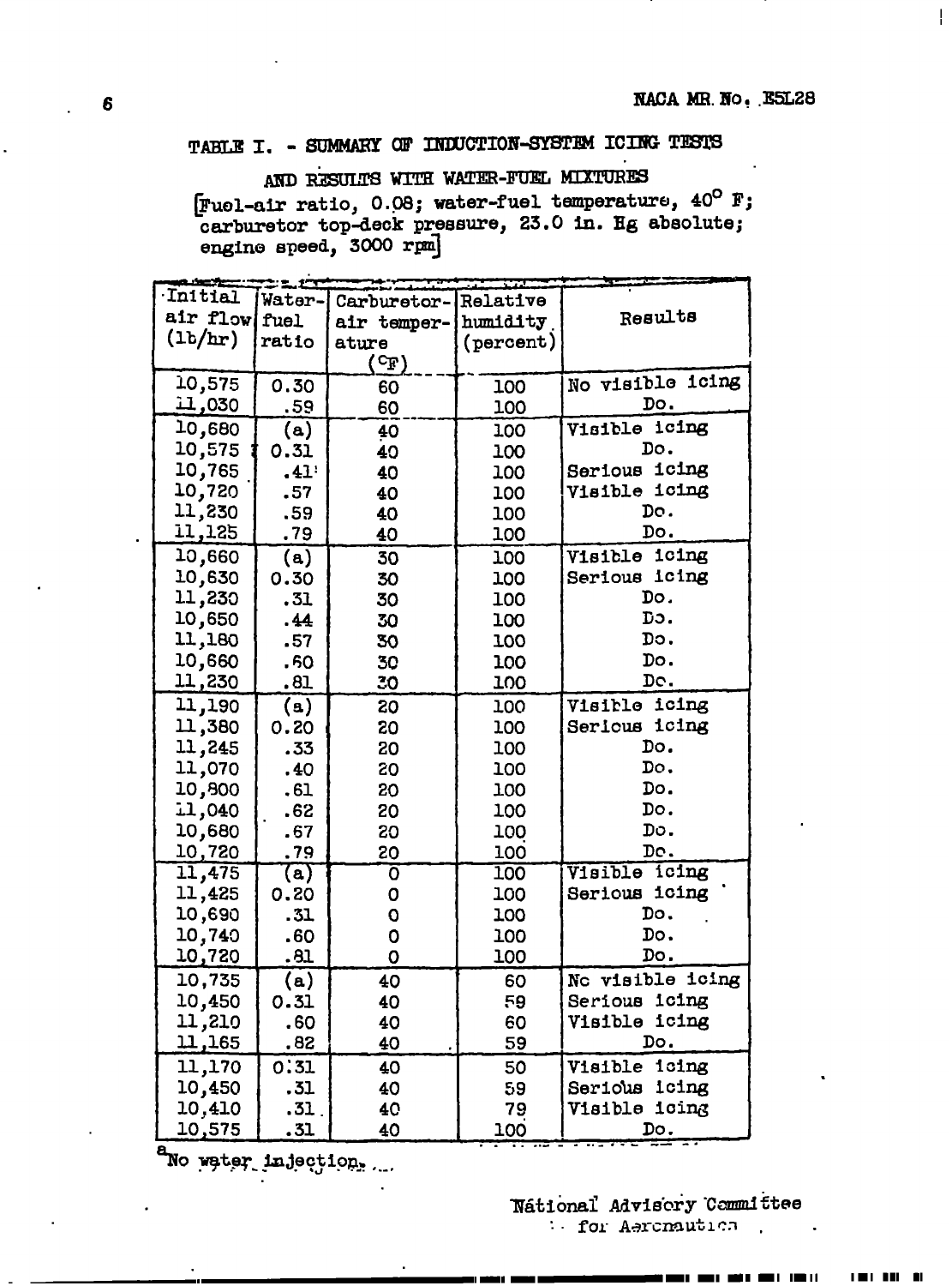TABLE II. - SUMMARY OF INDUCTION-SYSTEM ICING TESTS

AND RESULTS WITH WATER-ETHANOL - FUEL MIXTURES [Fuel-air ratio, 0.08; water-ethanol - fuel temper-<br>atures, 40° F; carburetor top-deck pressure,<br>23.0 in. Hg absolute; engine speed, 5000 rpm]

| <b>Initial</b><br>air flow<br>(1b/hr) | Water-<br>$ethanol -$<br>fuel<br>ratio | Carburetor-<br>air temper-<br>ature<br>$^{\mathsf{o}}$ F) | Relative<br>humidity<br>(percent) | Results                                     |
|---------------------------------------|----------------------------------------|-----------------------------------------------------------|-----------------------------------|---------------------------------------------|
| 10,680                                | 0.30                                   | 60                                                        | 100                               | Visible icing                               |
| <u> 10,675</u>                        | .80                                    | 60                                                        | 100                               | Do.                                         |
| 10,670                                | 0.29                                   | 40                                                        | 100                               | Visible icing                               |
| 10,670                                | .59                                    | 40                                                        | 100                               | Do.                                         |
| 10,590                                | .80                                    | 40                                                        | 100                               | Do.                                         |
| 10,555<br>10,730<br>10,750            | 0.30<br>.59<br>.80                     | 35<br>35<br>35                                            | 100<br>100<br>100                 | Visible icing<br>Do.<br>visible icing<br>No |
| 10,780<br>10,770<br>10,740            | 0.30<br>.60<br>.80                     | 30<br>30<br>30                                            | 100<br>100<br>100                 | No<br>visible icing<br>Do.<br>Do.           |
| 10,515                                | 0.20                                   | O                                                         | 100                               | Visible icing                               |
| 10,535                                | .39                                    | Ο                                                         | 100                               | Do.                                         |
| 10,540                                | .58                                    | O                                                         | 100                               | Do.                                         |
| 10,555                                | . 78                                   | O                                                         | 100                               | Do.                                         |
| 10,720                                | 0.30                                   | -20                                                       | 100                               | Visible icing                               |
| 10,685                                | .60                                    | -20                                                       | 100                               | Do.                                         |
| 10,685                                | .79                                    | -20                                                       | 100                               | Do.                                         |
| 10,765                                | 0.20                                   | 40                                                        | 58                                | No visible icing                            |
| 10,765                                | .30                                    | 40                                                        | 58                                | Do.                                         |
| 10,750                                | .40                                    | 40                                                        | 58                                | Do.                                         |
| 10,785                                | .59                                    | 40                                                        | 58                                | Do.                                         |
| 10,790                                | .80                                    | 40                                                        | 58                                | Do.                                         |

National Advisory Committee for Aeronautics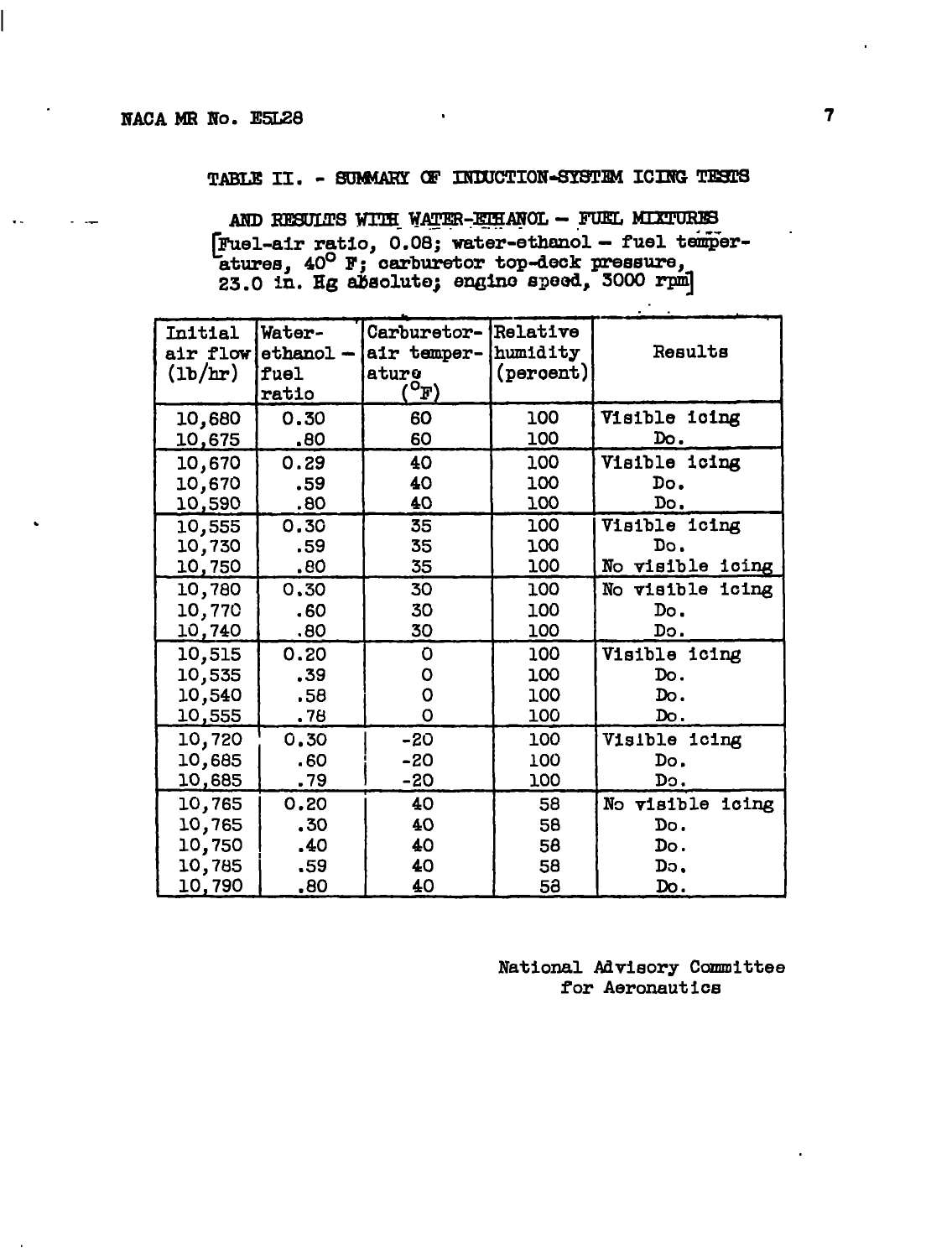J.



(c) Carburetor-air temperature,  $30^{\circ}$  F.

Figure 1. - Effect of varying water-fuel ratio on air flow at 100-percent relative humidity. Fuel-air ratio, 0.08; carburetor top-deck pressure,<br>23.0 inches mercury absolute; initial air flow, 10,700 pounds per hour; engine speed, 3000 rpm.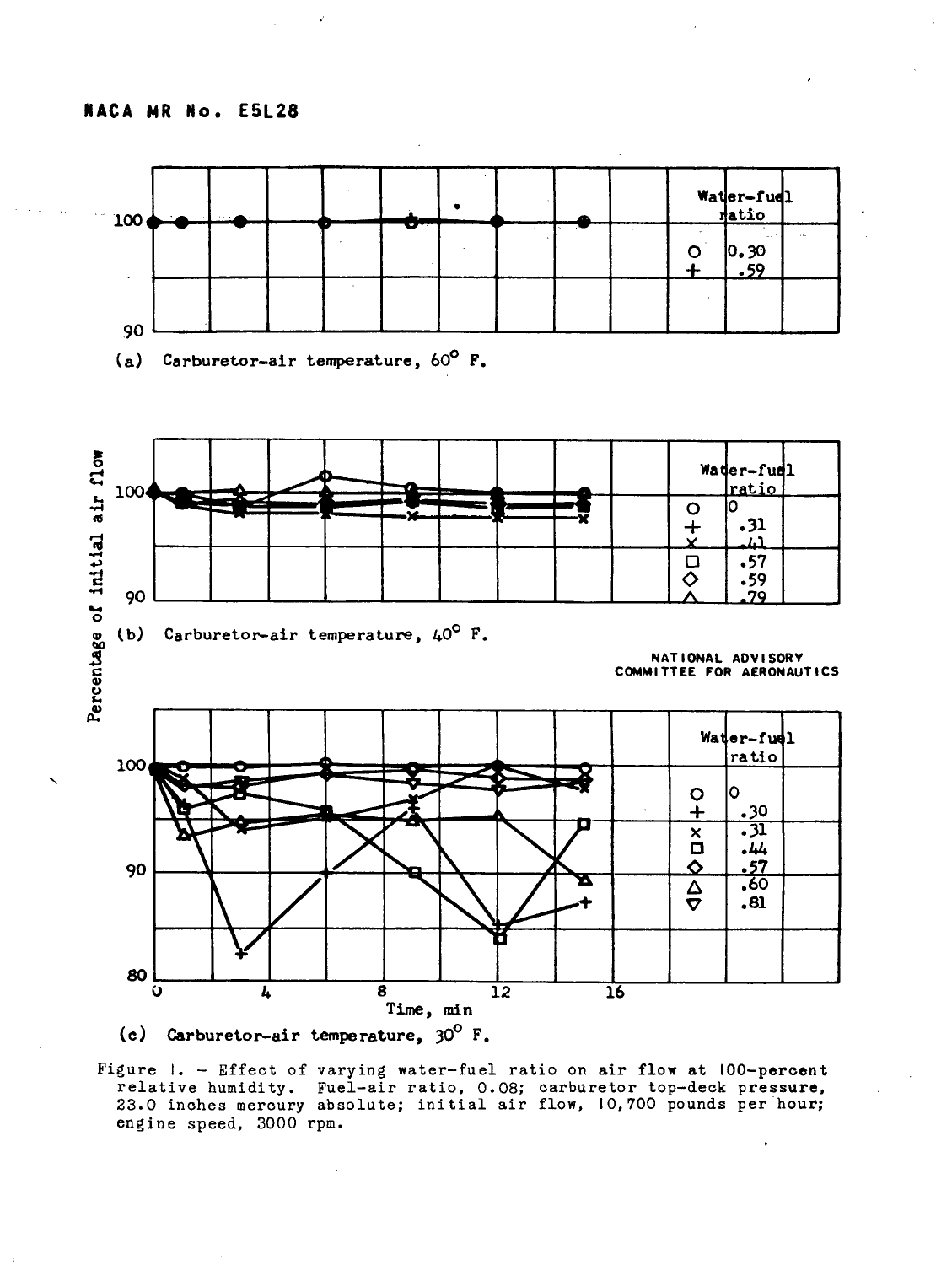



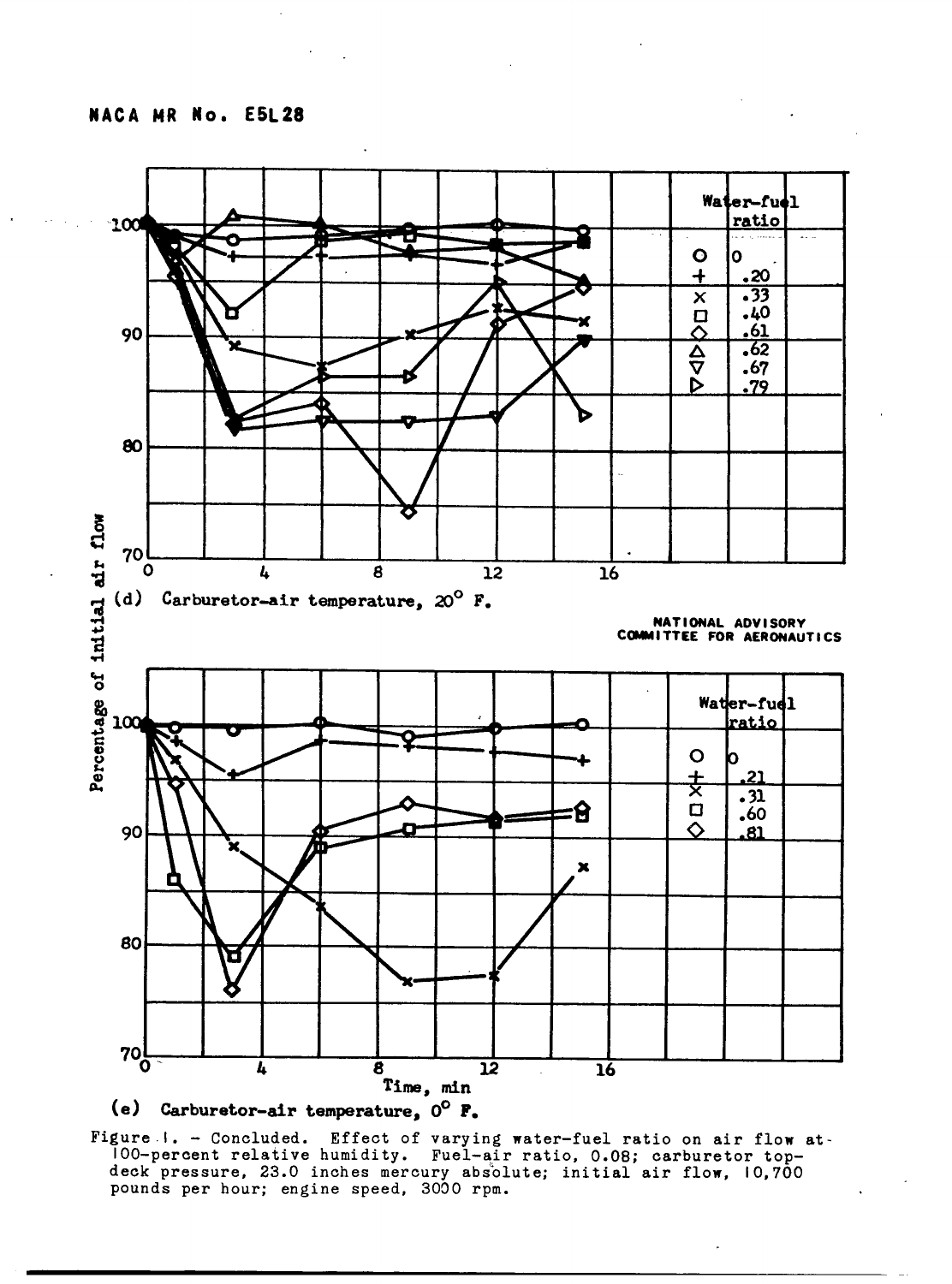

Figure 2. - Effect of varying water-fuel ratio on air flow at 60-percent relative humidity. Carburetor-air temperature,  $40^{\circ}$  F; fuel-air ratio, 0.08; carburetor top-deck pressure, 23.0 inches mercury absolute; initial air flow, 10,700 pounds per hour; engine speed, 3000 rpm.



Figure 3. - Effect of varying relative humidity on air flow. Water-<br>fuel ratio, 0.31; carburetor-air temperature, 40<sup>o</sup> F; fuel-air ratio, 0.08; carburetor top-deck pressure, 23.0 inches mercury absolute; initial air flow, 10,700 pounds per hour; engine speed, 3000 rpm.

NATIONAL ADVISORY COMMITTEE FOR AERONAUTICS